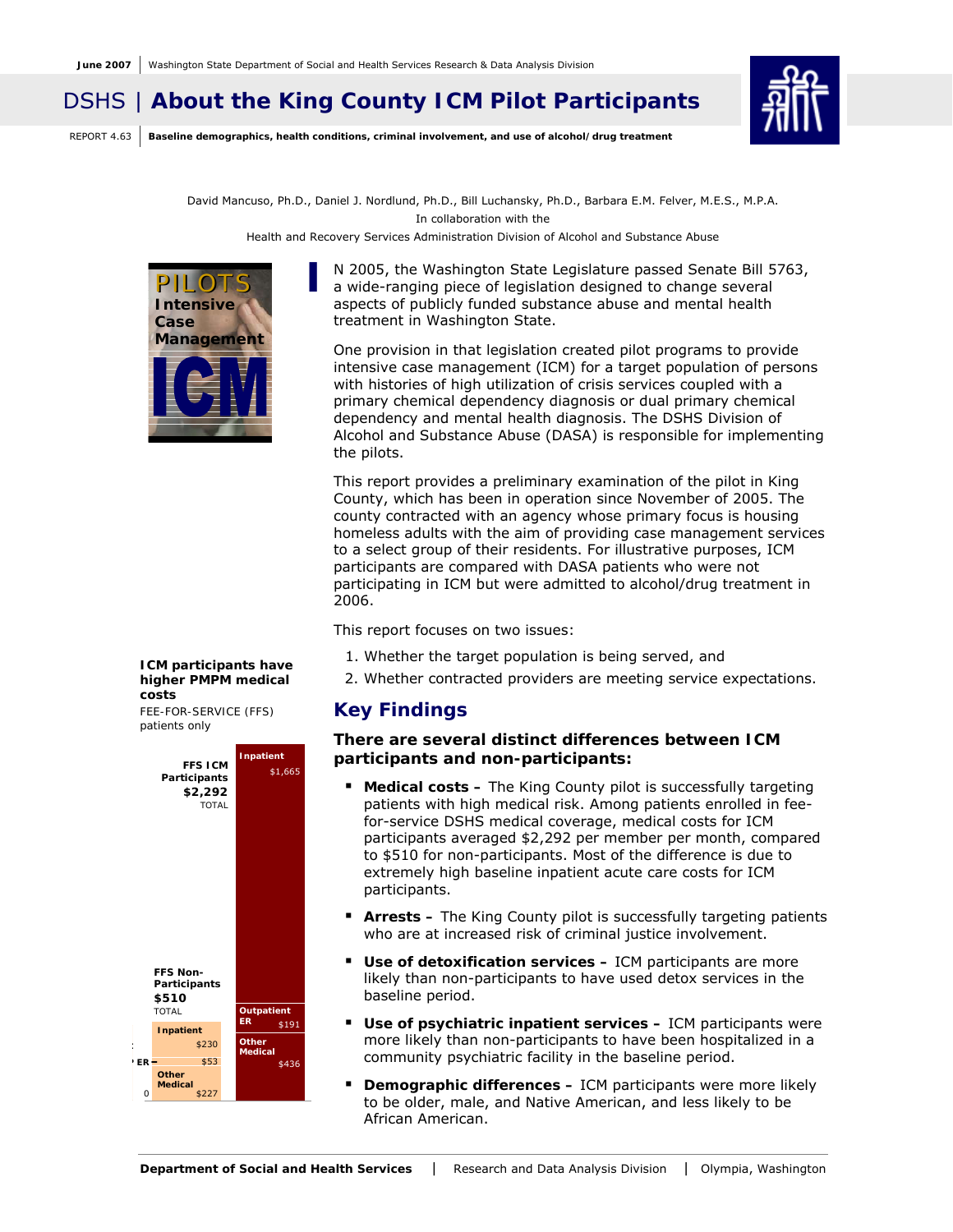# **A Context for Intensive Care Management**

## **The Legislation**

The goal of SB 5763 was to more fully integrate treatment for mental health and chemical dependency disorders and in the process improve treatment for patients with co-occurring disorders. The ICM pilots play an important role in this integration by: 1) targeting those with co-occurring disorders, 2) using screening and assessment instruments specifically designed for the co-occurring population, and 3) employing case managers who are familiar with the target population. Features of the pilots include:

- **Two DASA-selected sites,** one in Thurston/Mason and one in King County.
- **Specific requirements for chemical dependency case managers, including training in** and use of screening and assessment tools. In addition, case managers must assist patients as they seek access to other DSHS services (e.g., medical coverage or economic assistance programs) and work with other providers to insure that patient needs are being met.
- **A two-year pilot period.** Funds for these programs became effective in July 2005, though the first patients were not served until November of that year. Funding runs through June 2008. Analyses presented here will focus on ICM participants receiving services from startup through December 2006, and comparison patients receiving treatment in 2006.



### **The King County Pilot**

The King County ICM Pilot proposed to serve 75 people annually, with each case manager handling approximately 35 to 40 individuals. Records from DASA's TARGET database show a great deal of variation in the number served per month, ranging from a low of 13 to a high of 33 patients in 2006. TARGET records show that 55 received ICM services in 2006. $<sup>1</sup>$  $<sup>1</sup>$  $<sup>1</sup>$ </sup>

**ICM Participants Served per Month**  KING COUNTY



#### **TIMEFRAMES**

**ICM PARTICIPANTS VERSUS NON-PARTICIPANTS –** Throughout this report, ICM participants are compared to non-participants, defined as those adults who did not receive ICM services but were admitted to alcohol/drug treatment in King County in 2006.

**DEFINING TREATMENT ENTRY –** Comparisons of service utilization were done by examining data in the year prior to each patient's **program entry date.** 

- For ICM participants, the program entry date is the date in 2006 when they began receiving ICM services. This date is gathered from the TARGET database.
- For non-participants, the program entry date was defined as the date of their first admission to substance abuse treatment in 2006.

For patients in both groups, the **year prior to program entry** is defined as the 12 months prior to the month including the program entry date.

 $\overline{\phantom{a}}$ 

<span id="page-1-0"></span><sup>1</sup> ICM funds provide employment for two case managers at the contractor's facility. The contractor employs several case managers, but only two have been designated to enter data into TARGET. If a patient begins receiving services from one of the designated case managers and shifts to another manager's caseload, subsequent services are not being entered into TARGET. This arrangement could account for some of the low monthly counts shown on page 2.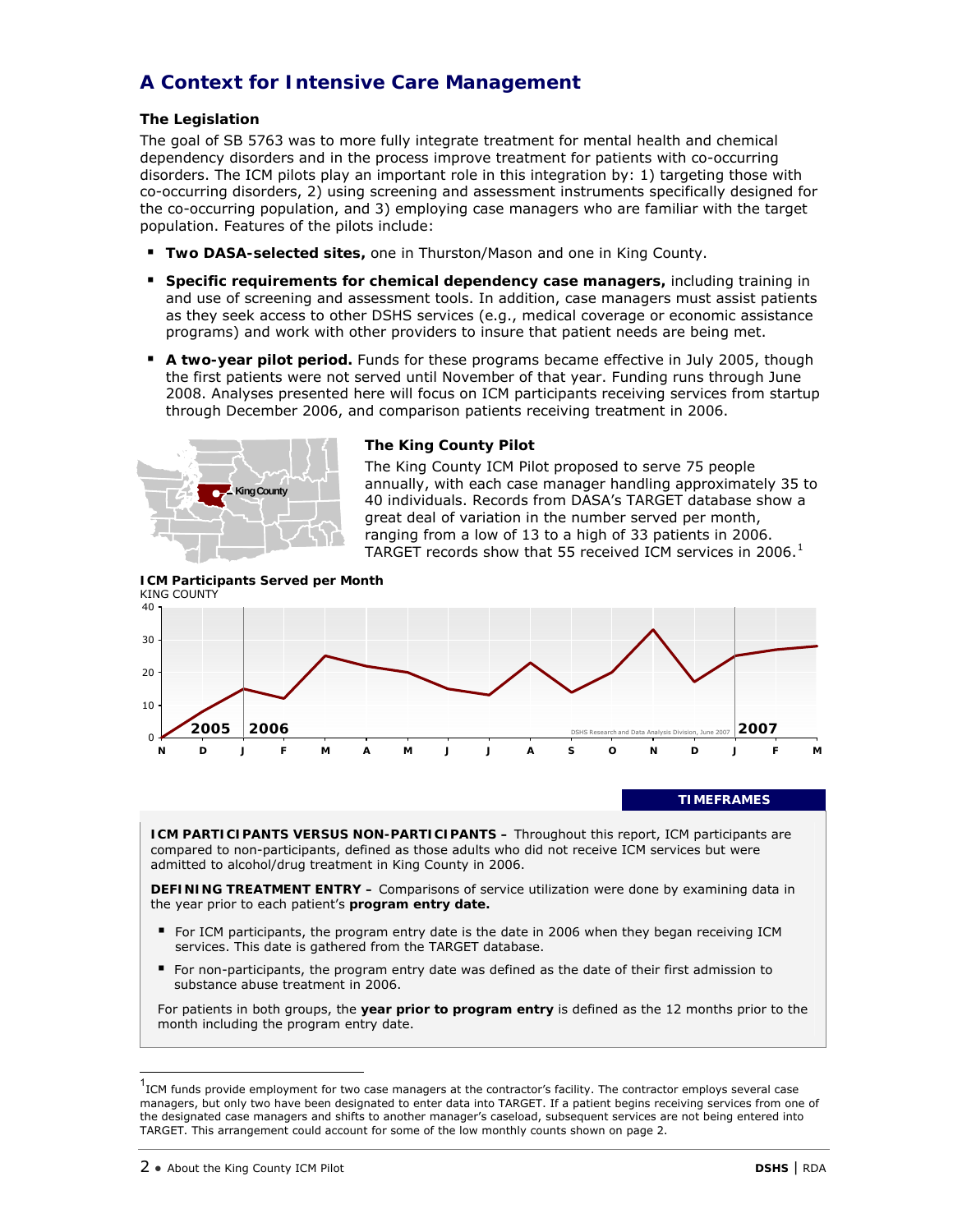# **Past Year Measures | All Patients**

#### *Arrested in year prior to entry?*



*Medical coverage in year prior to entry?* 



#### **Past Year Differences Between ICM Participants and Non-Participants**

Data from the year prior to program entry documents how ICM participants differed from non-participants in the key areas of criminal justice involvement, DSHS medical coverage, and DSHS service utilization.

Three key findings emerge from the data:

- ICM participants were more likely to have an arrest recorded in the Washington State Patrol (WSP) database, 52 percent versus 33 percent for non-participants.
- A higher percentage of ICM participants received fee-for-service DSHS medical coverage in the prior year, 84 percent versus 52 percent. This indicates that ICM participants were more likely to receive medical coverage under the Medicaid Disabled, GA-U or ADATSA programs.
- **ICM** participants were far more likely to have received detoxification services (63 percent versus 14 percent), but only somewhat more likely to have received alcohol/drug treatment in the prior year (42 percent versus 32 percent).

Demographic data show that ICM participants are significantly older than non-participants, more likely to be Native American, less likely to be African American, and far more likely to be male.

### **All Patients | Received Alcohol or Substance Abuse Services in Year Prior to Entry**

| Services administered by DSHS Division of Alcohol<br>and Substance Abuse | <b>Non-Participants</b><br>$n = 7.617$ | <b>ICM Participants</b><br>$n = 64$ |
|--------------------------------------------------------------------------|----------------------------------------|-------------------------------------|
| Any DASA Service*                                                        | 54.4%                                  | 79.7%                               |
| Any Alcohol or Drug Treatment*                                           | 32.2%                                  | 42.2%                               |
| <b>Outpatient Treatment</b>                                              | 19.2%                                  | 26.6%                               |
| <b>Residential Treatment</b>                                             | 14.0%                                  | 31.3%                               |
| <b>Opiate Substitution Treatment</b>                                     | 7.7%                                   | $0.0\%$                             |
| <b>Detoxification</b>                                                    | 14.0%                                  | 62.5%                               |
| <b>Assessment</b>                                                        | 42.2%                                  | 39.1%                               |

\*Patients may receive more than one type of service; thus, subcategories will not sum to the overall percentages shown for "Any Alcohol or Drug Treatment" or "Any DASA Servic

### **DEMOGRAPHICS**

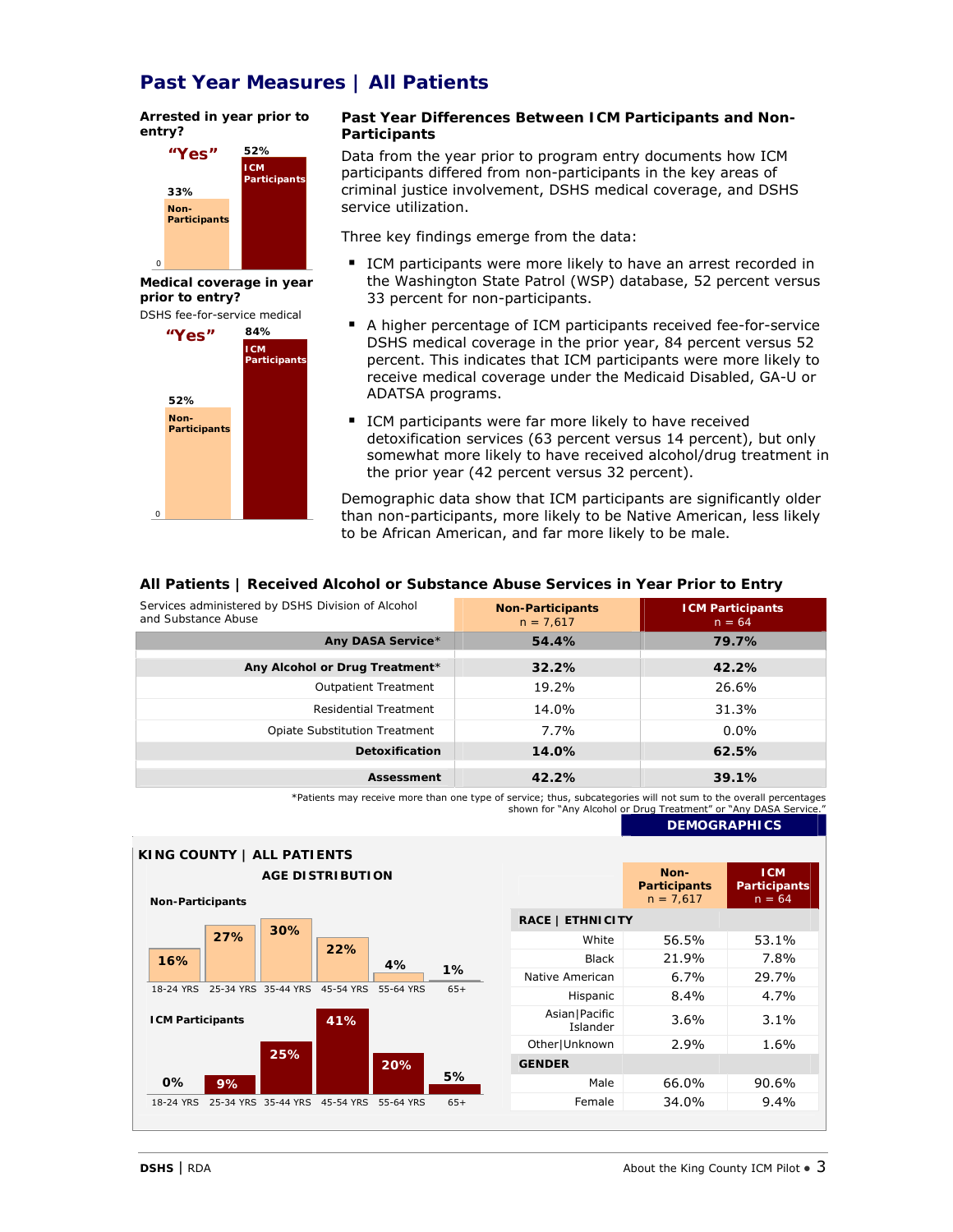# **Past Year Measures | Fee-for-Service (FFS) Medical Patients**

*Arrest(s) in year prior to entry?* 



*Received detoxification in year prior to entry?* 



#### **Past Year Differences Between ICM Participants and Non-Participants**

Fee-for-Service (FFS) DSHS Medical patients are an important subgroup in this study because of the availability of additional medical data. Prior year measures for the subset of patients enrolled in fee-for-service medical coverage show very similar results to the comparisons for all patients. Specifically:

- FFS ICM participants were more likely to have a previous arrest, 50 percent versus 34 percent.
- FFS ICM participants were over 2.5 times more likely to have received detoxification services.
- FFS ICM participants were somewhat more likely to have received alcohol or drug treatment, but less likely to have received an assessment for treatment (43 percent versus 59 percent).

Demographic data show some clear differences between ICM and non-participants:

- 71 percent of FFS ICM participants were 45 years of age or older compared to 34 percent of FFS non-participants.
- Native Americans made up 33 percent of FFS ICM participants but only 6 percent of FFS non-participants.
- About 7 percent of FFS ICM participants were African American, compared to 25 percent of FFS non-participants.

#### **Fee-for-Service | Received DASA Services in Year Prior to Entry**

| Services administered by DSHS Division of Alcohol<br>and Substance Abuse | <b>FFS Non-Participants</b><br>$n = 3.952$ | <b>FFS ICM Participants</b><br>$n = 54$ |
|--------------------------------------------------------------------------|--------------------------------------------|-----------------------------------------|
| Any DASA Service*                                                        | 73.7%                                      | 77.8%                                   |
| Any Alcohol or Drug Treatment*                                           | 45.9%                                      | 48.2%                                   |
| <b>Outpatient Treatment</b>                                              | 25.3%                                      | 29.6%                                   |
| <b>Residential Treatment</b>                                             | 22.9%                                      | 37.0%                                   |
| <b>Opiate Substitution Treatment</b>                                     | 11.4%                                      | $0.0\%$                                 |
| Detoxification                                                           | 21.6%                                      | 59.3%                                   |
| Assessment                                                               | 59.2%                                      | 42.6%                                   |

\*Fee-for-service patients may receive more than one type of service; thus, subcategories will not sum to the overall percentages shown for "Any Alcohol or Drug Treatment" or "Any DASA Service."

| KING COUNTY   Fee-for-Service      |     |                             |           |         |                         |                                                       |                                                   |
|------------------------------------|-----|-----------------------------|-----------|---------|-------------------------|-------------------------------------------------------|---------------------------------------------------|
| <b>FFS Non-Participants</b>        |     | <b>AGE DISTRIBUTION</b>     |           |         |                         | <b>FFS Non-</b><br><b>Participants</b><br>$n = 3,952$ | <b>FFS ICM</b><br><b>Participants</b><br>$n = 54$ |
|                                    | 33% |                             |           |         | <b>RACE   ETHNICITY</b> |                                                       |                                                   |
| 23%                                |     | 28%                         |           |         | White                   | 59.5%                                                 | 53.7%                                             |
|                                    |     |                             | 6%        |         | <b>Black</b>            | 24.7%                                                 | $7.4\%$                                           |
| 10%                                |     |                             |           | 0%      | Native American         | $6.3\%$                                               | 33.3%                                             |
| 18-24 YRS<br>25-34 YRS 35-44 YRS   |     | 45-54 YRS                   | 55-64 YRS | $65+$   | Hispanic                | $6.2\%$                                               | 5.6%                                              |
| 43%<br><b>FFS ICM Participants</b> |     | Asian   Pacific<br>Islander | 2.0%      | $0.0\%$ |                         |                                                       |                                                   |
|                                    |     |                             |           |         | Other Unknown           | 1.3%                                                  | $0.0\%$                                           |
|                                    | 20% |                             | 24%       |         | <b>GENDER</b>           |                                                       |                                                   |
| 0%<br>9%                           |     |                             |           | 4%      | Male                    | 67.0%                                                 | 90.7%                                             |
| 25-34 YRS 35-44 YRS<br>18-24 YRS   |     | 45-54 YRS                   | 55-64 YRS | $65+$   | Female                  | 33.0%                                                 | 9.3%                                              |

**DEMOGRAPHICS**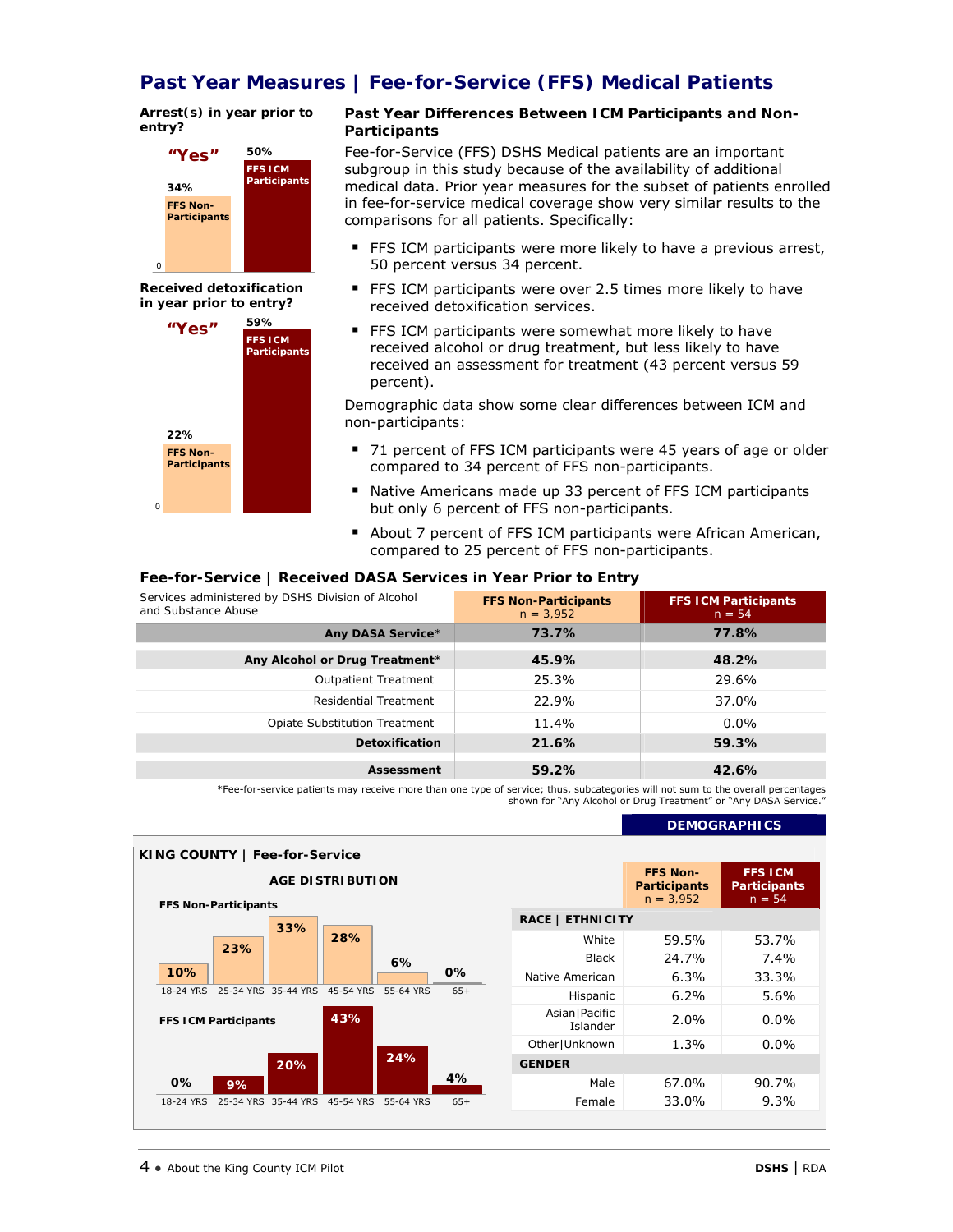### **Medical Eligibility in Year Prior to Entry**

Fee-for-service (FFS) ICM participants averaged 8.6 months of medical eligibility in the year prior to program entry, compared to only 7.4 months for FFS non-participants. In most months FFS ICM participants were covered under the Medicaid program for patients with disabilities.

| Average months of medical eligibility | <b>FFS Non-Participants</b><br>$n = 3.952$ | <b>FFS ICM Participants</b><br>$n = 54$ |
|---------------------------------------|--------------------------------------------|-----------------------------------------|
| <b>Any DSHS Medical Coverage</b>      | 7.43                                       | 8.64                                    |
| <b>Medicaid Disabled</b>              | 4.26                                       | 6.17                                    |
| ADATSA                                | 1.35                                       | 0.96                                    |
| GA-U                                  | 1.25                                       | 0.74                                    |
| Medicaid Aged                         | 0.04                                       | 0.44                                    |
| <b>Other Medicaid</b>                 | 0.38                                       | 0.00                                    |
| Other                                 | 0.15                                       | 0.33                                    |

#### **DSHS-paid Prescription Medications in Year Prior to Entry**

*Received prescription medication for heart disease?* 



*Received prescription medication for seizure disorder?* 



*Received prescription medication for psychotic illness/bipolar disorder?* 



Data from DSHS-paid prescription medication records point to clear differences between FFS ICM participants and FFS non-participants. Differences in prescribed medications suggests that FFS ICM participants are more likely to have several serious medical conditions and mental health conditions, including:

- **Heart Disease:** FFS ICM participants were about twice as likely to have been prescribed medications for heart disease compared to FFS non-participants (39 percent versus 22 percent).
- **Seizure disorder:** FFS ICM participants were nearly four times as likely as FFS non-participants to have been prescribed medications for a seizure disorder (41 percent versus 11 percent).
- **Psychotic/Bipolar:** 26 percent of FFS ICM participants received a prescription for a psychotic illness or bipolar disorder, compared to 19 percent of FFS non-participants.

| Major conditions            | <b>FFS Non-Participants</b><br>$n = 3,952$ | <b>FFS ICM Participants</b><br>$n = 54$ |
|-----------------------------|--------------------------------------------|-----------------------------------------|
|                             |                                            |                                         |
| Depression   Anxiety        | 31.3%                                      | 42.6%                                   |
| Cardiac                     | 21.1%                                      | 38.9%                                   |
| Seizure Disorders           | 10.6%                                      | 40.7%                                   |
| Pain                        | 32.3%                                      | 33.3%                                   |
| Psychotic Illness   Bipolar | 18.9%                                      | 25.9%                                   |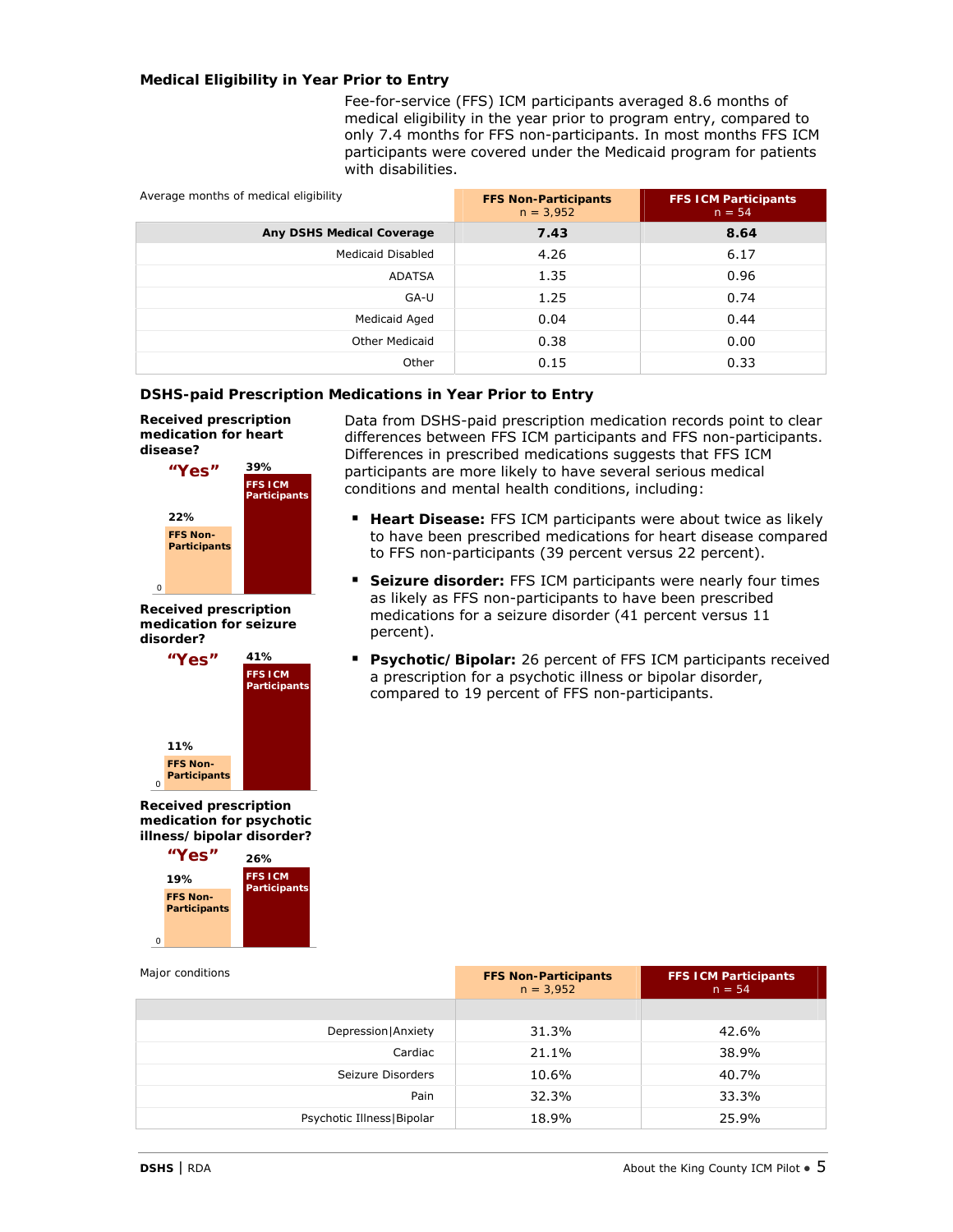#### **Medicaid Management Information System (MMIS) Claims: Mental Illness Diagnoses in Year Prior to Entry**

Diagnosis data show that FFS ICM participants were more likely to have a diagnosed mental illness compared to FFS non-participants (37 percent versus 33 percent).

| A diagnosis of mental illness appeared on a medical<br>claim received by DSHS | <b>FFS Non-Participants</b><br>$n = 3.952$ | <b>FFS ICM Participants</b><br>$n = 54$ |  |
|-------------------------------------------------------------------------------|--------------------------------------------|-----------------------------------------|--|
| <b>Any Mental Illness</b>                                                     | 32.7%                                      | 37.0%                                   |  |
| Schizophrenia                                                                 | 7.4%                                       | 5.5%<br>$9.2\%$                         |  |
| Mania/Bipolar                                                                 | 13.2%<br>5.8%                              | 3.7%                                    |  |
| Depression/Personality                                                        | 19.5%                                      | 27.8%                                   |  |

#### **DSHS Mental Health Division Services in Year Prior to Entry**

Over one-third of both groups received publicly funded mental health services in the year prior to entry. Overall, FFS ICM participants were more likely to have received mental health services (48 percent versus 39 percent) and more likely to have received services in a community inpatient hospital (25.9 percent versus 6.5 percent).

| Services administered by DSHS Mental Health Division | <b>FFS Non-Participants</b><br>$n = 3.952$ | <b>FFS ICM Participants</b><br>$n = 54$ |
|------------------------------------------------------|--------------------------------------------|-----------------------------------------|
| Any MHD Service*                                     | 39.2%                                      | 48.1%                                   |
| <b>Community Services</b>                            | 38.3%                                      | 42.6%                                   |
| Community Inpatient                                  | 6.5%                                       | 25.9%                                   |
| State Hospital                                       | $0.9\%$                                    | 1.9%                                    |

\*Patients may receive more than one type of service; thus, subcategories will not sum to the overall percentages for "Any MHD Service."

#### **Medical Assistance Costs in Year Prior to Entry**

#### *ICM participants have higher medical costs*



On average, FFS ICM participants had publicly funded per-person per-month medical costs of \$2,292, compared to \$510 for FFS nonparticipants. In addition, FFS ICM participants had higher averages on each component of the overall costs:

- The largest difference in costs between FFS ICM participants and FFS non-participants was for inpatient expenses. FFS ICM participants averaged \$1,665 per month compared to just \$230 for FFS non-participants.
- FFS ICM participants averaged just over \$191 per month in outpatient emergency room costs, compared to \$53 for FFS nonparticipants.
- Other medical costs, including medications, outpatient services and medical equipment, averaged \$436 for FFS ICM participants and \$227 for FFS non-participants.

| Per member per month expenditures | <b>FFS Non-Participants</b><br>$n = 3.592$ | <b>FFS ICM Participants</b><br>$n = 54$ |
|-----------------------------------|--------------------------------------------|-----------------------------------------|
| <b>Total Medical Assistance</b>   | \$510                                      | \$2,292                                 |
| Inpatient                         | \$230                                      | \$1,665                                 |
| <b>Outpatient ER</b>              | \$53                                       | \$191                                   |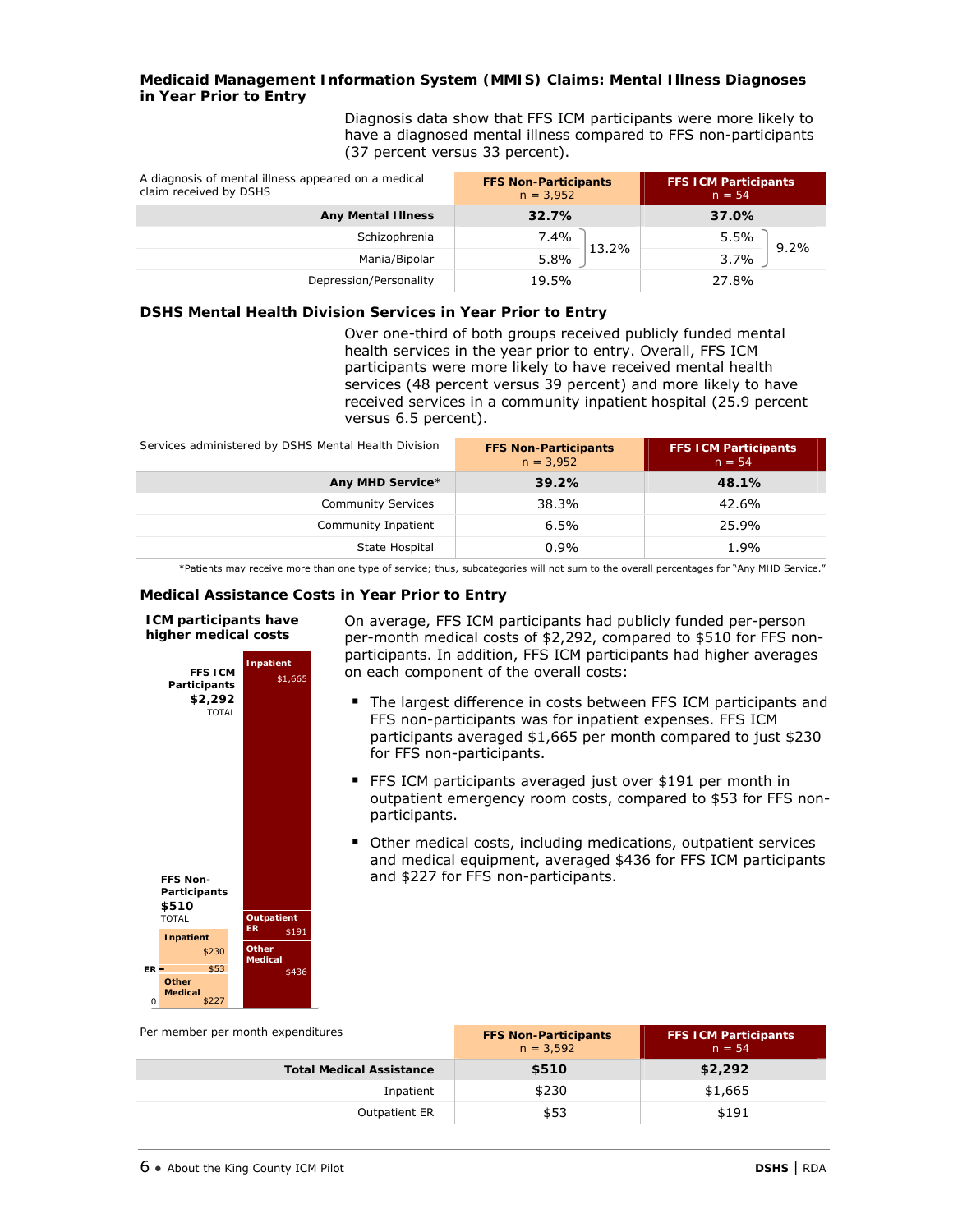# **Summary Remarks**

This report focused on the patients in the King County Intensive Case Management project and compared them with other patients receiving publicly funded alcohol/drug treatment in the county. As expected, the data document clear differences between the groups which indicates that the King County pilot is successfully targeting high risk patients:

- **ICM participants have extremely high medical costs** compared to other patients receiving alcohol/drug treatment.
- ICM participants are **more likely to have been recently arrested**.
- **ICM** participants were much more likely to have been detoxed during the baseline period prior to entering the ICM program.
- ICM participants were more likely than non-participants to have been hospitalized in a **community psychiatric facility** during the baseline period prior to entering the ICM program.

This report was designed with the limited goal of examining how ICM participants differ from non-participants to assess whether the pilot project is reaching its target population. A future report will examine outcomes associated with the receipt of ICM services, including medical and mental health service utilization and criminal justice involvement in the year following program entry.

#### **TECHNICAL NOTES**

This report examines the characteristics of patients who received a DASA-funded Intensive Case Management services. The analyses presented in this report used data from the following sources:

- The Research and Data Analysis Division Client Services Database provided patient demographics and a common identifier for linking patient information from multiple data sources. Mental Health Division service data were also obtained through the Client Services Database.
- DASA's TARGET data system provided information on ICM, alcohol/drug treatment, detoxification, and assessment services.
- Medical claims from the Medicaid Management Information System provided: diagnoses of chronic physical conditions and mental illness; information from pharmacy claims; and medical service cost and utilization data. Claims-based reimbursement amounts for acute medical inpatient admissions at hospitals participating in the Certified Public Expenditure (CPE) program were adjusted to reflect the full cost of the inpatient stay.
- OFM Eligibility data provided information on patients' medical coverage.
- Arrest data from the Washington State Patrol (WSP) identified patients who had been arrested. Local law enforcement agencies are generally required to report only felony and gross misdemeanor offenses into the WSP arrest database. This report somewhat understates the full volume of arrest events in the population because our data exclude arrests for an unknown number of misdemeanor offenses that are not required to be reported into this database.

Mental illnesses were identified using the psychiatric diagnosis categories from the Chronic Illness and Disability Payment System (CDPS). Pharmacy claims were classified using the drug classes from the Medicaid-Rx pharmacy-based risk adjustment tool.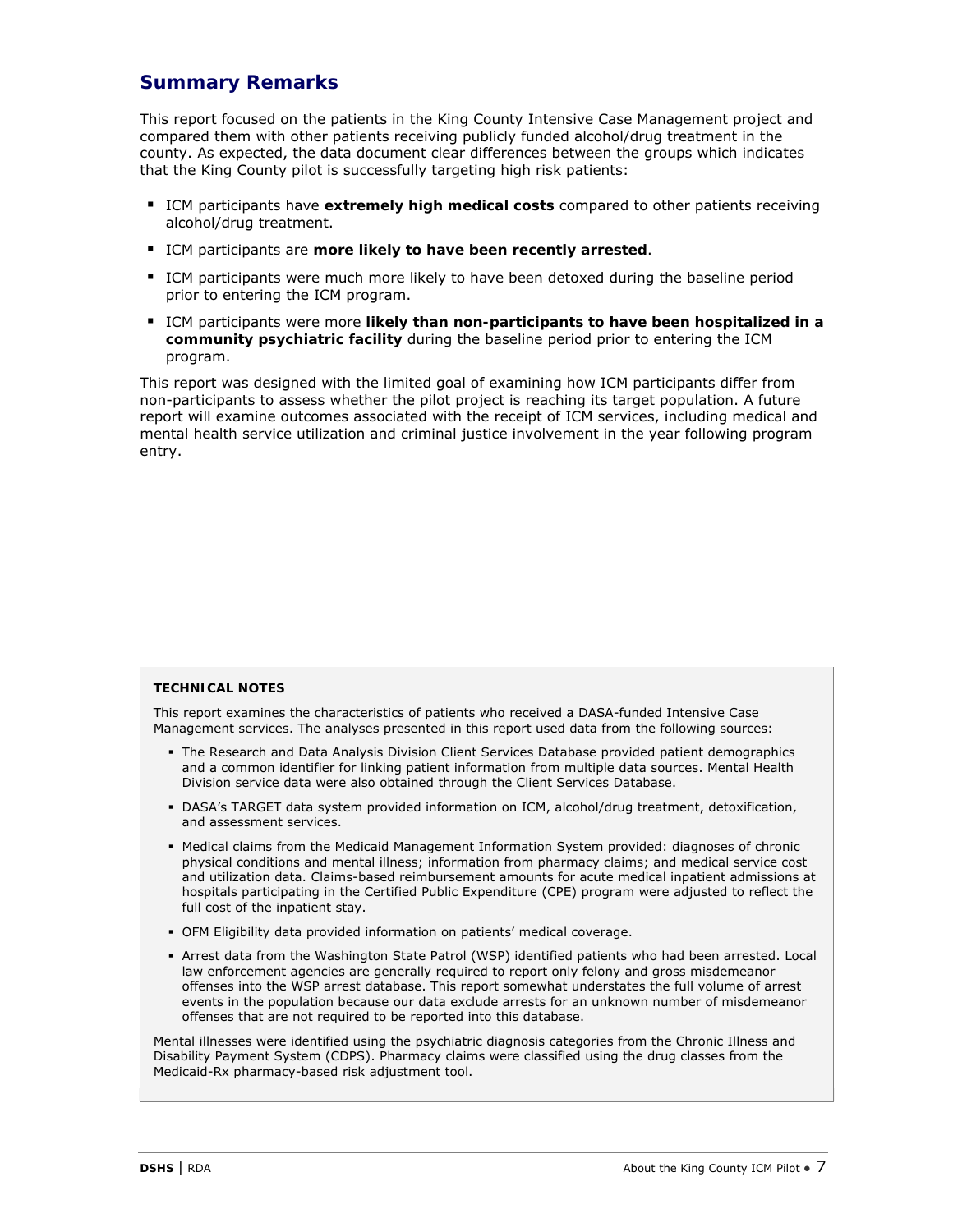#### APPENDIX A Diagnoses of King County ICM Participants Compared to Non-Participants

|                                                 | <b>SAMPLE DIAGNOSES</b>                                                                                             | <b>FFSICM</b><br>$n = 54$ | <b>FFS Non-</b><br><b>ICM</b><br>$B = 3, 552$ |
|-------------------------------------------------|---------------------------------------------------------------------------------------------------------------------|---------------------------|-----------------------------------------------|
| BY CDPS DISEASE GROUP                           |                                                                                                                     |                           |                                               |
| Cancer, high                                    | Lung cancer, ovarian cancer, secondary malignant neoplasms                                                          | 1.9%                      | 0.3%                                          |
| Cancer, medium                                  | Mouth, breast or brain cancer, malignant melanoma                                                                   | 0.0%                      | 0.4%                                          |
| Cancer, low                                     | Colon, cervical, or prostate cancer, carcinomas in situ                                                             | 0.0%                      | 0.4%                                          |
| Cardiovascular, very high                       | Heart transplant status/complications                                                                               | 1.9%                      | 0.4%                                          |
| Cardiovascular, medium                          | Congestive heart failure, cardiomyopathy                                                                            | 11.1%                     | 2.1%                                          |
| Cardiovascular, low                             | Endocardial disease, myocardial infarction, angina                                                                  | 20.4%                     | 6.3%                                          |
| Cardiovascular, extra low                       | Hypertension                                                                                                        | 13.0%                     | 9.4%                                          |
| Cerebrovascular, low                            | Intracerebral hemorrhage, precerebral occlusion                                                                     | 16.7%                     | 1.5%                                          |
| CNS, high                                       | Quadriplegia, amyotrophic lateral sclerosis                                                                         | 0.0%                      | 0.1%                                          |
| CNS, medium                                     | Paraplegia, muscular dystrophy, multiple sclerosis                                                                  | 3.7%                      | 0.5%                                          |
| CNS, low                                        | Epilepsy, Parkinson's disease, cerebral palsy, migrane                                                              | 31.5%                     | 11.2%                                         |
| DD, medium                                      | Severe or profound mental retardation                                                                               | 0.0%                      | 0.0%                                          |
| DD, low                                         | Mild or moderate mental retardation, Down's syndrome                                                                | 0.0%                      | 0.2%                                          |
| Diabetes, type 1 high                           | Type 1 diabetes with renal manifestations/coma                                                                      | 0.0%                      | 0.1%                                          |
| Diabetes, type 1 medium                         | Type 1 diabetes without complications                                                                               | 0.0%                      | 1.2%                                          |
| Diabetes, type 2 medium<br>Diabetes, type 2 low | Type 2 or unspecified diabetes with complications<br>Type 2 or unspecified diabetes w/out complications             | 1.9%<br>9.3%              | 0.6%<br>3.3%                                  |
| Eye, low                                        | Retinal detachment, choroidal disorders                                                                             | 0.0%                      | 0.3%                                          |
| Eye, very low                                   | Cataract, glaucoma, congenital eye anomaly                                                                          | 5.6%                      | 0.6%                                          |
| Genital, extra low                              | Uterine and pelvic inflammatory disease, endometriosis                                                              | 0.0%                      | 1.5%                                          |
| Gastro, high                                    | Peritonitis, hepatic coma, liver transplant                                                                         | 3.7%                      | 0.5%                                          |
| Gastro, medium                                  | Regional enteritis and ulcerative colitis, enterostomy                                                              | 22.2%                     | 3.9%                                          |
| Gastro, low                                     | Ulcer, hernia, GI hemorrhage, intestinal infectious disease                                                         | 14.8%                     | 9.1%                                          |
| Hematological, extra high                       | Hemophilia                                                                                                          | 0.0%                      | 0.0%                                          |
| Hematological, very high                        | Hemoglobin-S sickle-cell disease                                                                                    | 0.0%                      | 0.1%                                          |
| Hematological, medium                           | Other hereditary hemolytic anemias, aplastic anemia                                                                 | 5.6%                      | 1.1%                                          |
| Hematological, low                              | Other white blood cell disorders, other coagulation defects                                                         | 13.0%                     | 1.7%                                          |
| AIDS, high                                      | AIDS, pneumocystis pneumonia, cryptococcosis                                                                        | 3.7%                      | 3.1%                                          |
| HIV, medium                                     | Asymptomatic HIV infection                                                                                          | 0.0%                      | 0.3%                                          |
| Infectious, high                                | Staphylococcal or pseudomonas septicemia                                                                            | 0.0%                      | 0.4%                                          |
| Infectious, medium                              | Other septicemia, pulmonary or disseminated candida                                                                 | 7.4%                      | 0.7%                                          |
| Infectious, low                                 | Poliomyelitis, oral candida, herpes zoster                                                                          | 5.6%                      | 2.4%                                          |
| Metabolic, high                                 | Panhypopituitarism, pituitary dwarfism                                                                              | 13.0%                     | 1.5%                                          |
| Metabolic, medium                               | Kwashiorkor, merasmus, and other malnutrition, parathyroid                                                          | 3.7%                      | 0.7%                                          |
| Metabolic, very low                             | Other pituitary disorders, gout                                                                                     | 5.6%                      | 2.5%                                          |
| Psychiatric, high                               | Schizophrenia                                                                                                       | 5.6%                      | 7.4%                                          |
| Psychiatric, medium                             | Bipolar affective disorder                                                                                          | 3.7%                      | 5.8%                                          |
| Psychiatric, low                                | Other depression, panic disorder, phobic disorder                                                                   | 27.8%                     | 19.6%                                         |
| Pulmonary, very high                            | Cystic fibrosis, lung transplant, tracheostomy status                                                               | 0.0%                      | 0.0%                                          |
| Pulmonary, high                                 | Respiratory arrest or failure, primary pulmonary hypertension                                                       | 7.4%                      | 1.3%                                          |
| Pulmonary, medium                               | Other bacterial pneumonias, chronic obstructive asthma                                                              | 9.3%                      | 1.1%                                          |
| Pulmonary, low                                  | Viral pneumonias, chronic bronchitis, asthma, COPD<br>Chronic renal failure, kidney transplant status/complications | 29.6%                     | 13.6%                                         |
| Renal, very high<br>Renal, medium               | Acute renal failure, chronic nephritis, urinary incontinence                                                        | 0.0%                      | 0.3%                                          |
| Renal, low                                      | Kidney infection, kidney stones, hematuria, urethral stricture                                                      | 11.1%<br>3.7%             | 2.9%<br>2.3%                                  |
| Skeletal, medium                                | Chronic osteomyelitis, aseptic necrosis of bone                                                                     | 3.7%                      | 0.4%                                          |
| Skeletal, low                                   | Rheumatoid arthritis, osteomyelitis, systemic lupus                                                                 | 1.9%                      | 2.1%                                          |
| Skeletal, very low                              | Osteoporosis, musculoskeletal anomalies                                                                             | 3.7%                      | 4.9%                                          |
| Skeletal, extra low                             | Osteoarthrosis, skull fractures, other disc disorders                                                               | 9.3%                      | 7.1%                                          |
| Skin, high                                      | Decubitus ulcer                                                                                                     | 0.0%                      | 0.0%                                          |
| Skin, low                                       | Other chronic ulcer of skin                                                                                         | 9.3%                      | 1.2%                                          |
| Skin, very low                                  | Cellulitis, burn, lupus erythematosus                                                                               | 27.8%                     | 15.0%                                         |
| Substance abuse, low                            | Drug abuse, dependence, or psychosis                                                                                | 27.8%                     | 29.6%                                         |
| Substance abuse, very low                       | Alcohol abuse, dependence, or psychosis                                                                             | 57.4%                     | 10.8%                                         |
|                                                 |                                                                                                                     |                           |                                               |

HOW TO INTERPRET THIS TABLE: Chronic disease conditions were identified by applying the Chronic Illness and Disability Payments System (CDPS) to patients' fee-for-service<br>medical claims in FY 2005. Counts are hierarchicall 64.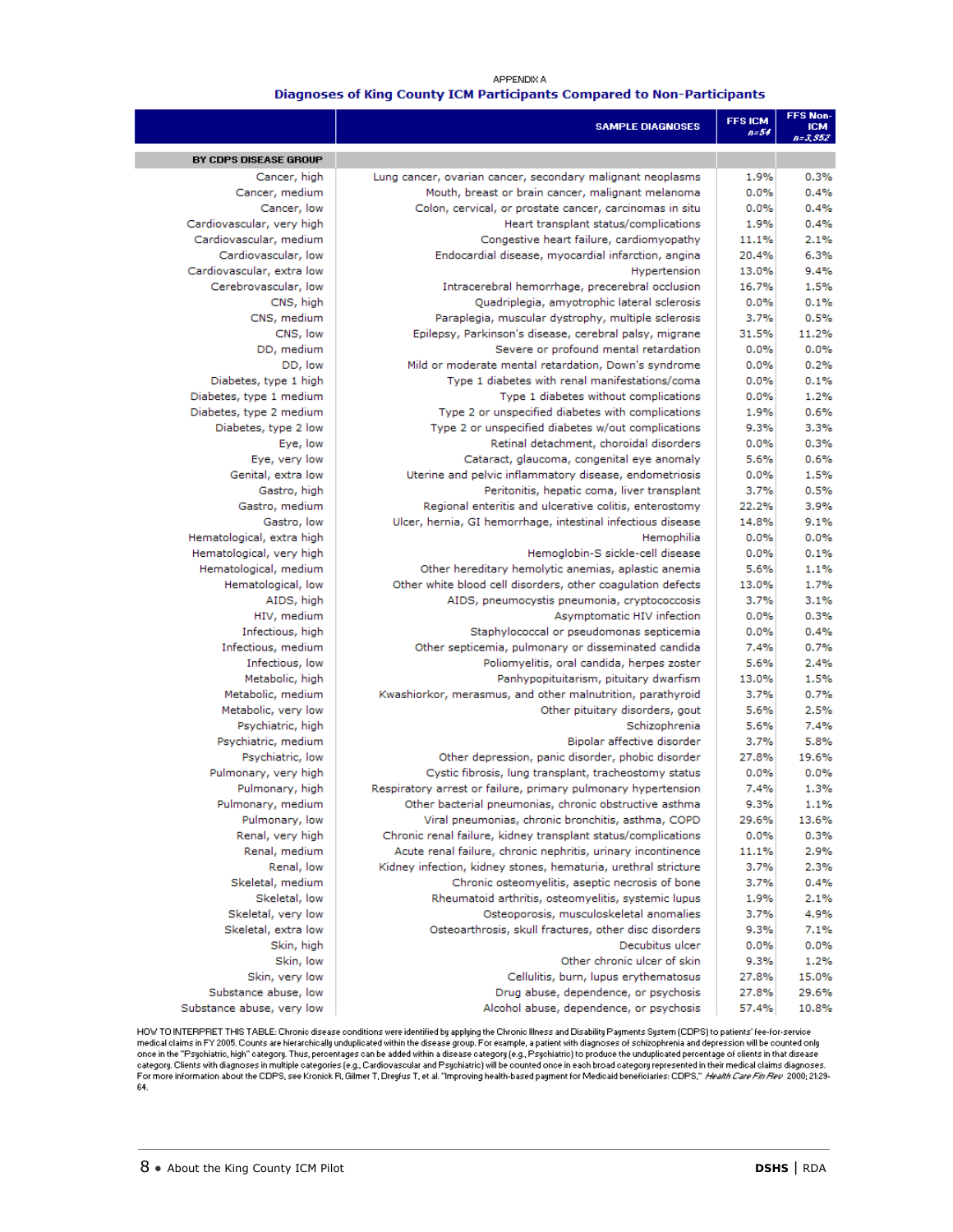#### APPENDIX B Drugs Prescribed to King County ICM Participants Compared to Non-Participants

|                                | <b>SUMMARY DRUG DESCRIPTIONS</b>                                 | <b>FFSICM</b><br>n=54 | <b>FFS Non-ICM</b><br>$B = 3,552$ |
|--------------------------------|------------------------------------------------------------------|-----------------------|-----------------------------------|
| BY MEDICAID-Rz PHARMACY GROUP  |                                                                  |                       |                                   |
| Alcoholism                     | Disulfiram                                                       | 1.9%                  | 0.8%                              |
| Alzheimers                     | Tacrine                                                          | 0.0%                  | 0.1%                              |
| Anti-coagulants                | Heparins                                                         | 9.3%                  | 1.2%                              |
| Asthma/COPD                    | Inhaled glucocorticoids, bronchodilators                         | 24.1%                 | 13.5%                             |
| <b>Attention Deficit</b>       | Methylphenidate, CNS stimulants                                  | 0.0%                  | 0.3%                              |
| <b>Burns</b>                   | Silver Sulfadiazine                                              | 5.6%                  | 0.2%                              |
| Cardiac                        | Ace inhibitors, beta blockers, nitrates, digitalis, vasodilators | 38.9%                 | 22.1%                             |
| <b>Cystic Fibrosis</b>         | Pancrelipase                                                     | 0.0%                  | 0.2%                              |
| Depression / Anxiety           | Antidepressants, antianxiety                                     | 42.6%                 | 31.3%                             |
| <b>Diabetes</b>                | Insulin, sulfonylureas                                           | 7.4%                  | 2.8%                              |
| <b>EENT</b>                    | Anti-infectives for EENT related conditions                      | 14.8%                 | 7.6%                              |
| ESRD / Renal                   | Erythropoietin, Calcitriol                                       | 0.0%                  | 0.1%                              |
| <b>Folate Deficiency</b>       | Folic acid                                                       | 11.1%                 | 1.3%                              |
| Gallstones                     | Ursodiol                                                         | 0.0%                  | 0.0%                              |
| Gastric Acid Disorder          | Cimetidine                                                       | 16.7%                 | 6.9%                              |
| Glaucoma                       | Carbonic anhydrase inhibitors                                    | 5.6%                  | 0.3%                              |
| Gout                           | Colchicine, Allopurinol                                          | 0.0%                  | 0.3%                              |
| Growth Hormone                 | Growth hormones                                                  | 0.0%                  | 0.0%                              |
| Hemophilia/von Willebrands     | Factor IX concentrates                                           | 0.0%                  | 0.0%                              |
| Hepatitis                      | Interferon beta                                                  | 0.0%                  | 0.0%                              |
| Herpes                         | Acyclovir                                                        | 0.0%                  | 1.6%                              |
| <b>HIV</b>                     | Antiretrovirals                                                  | 0.0%                  | 0.8%                              |
| Hyperlipidemia                 | Antihyperlipidemics                                              | 3.7%                  | 2.8%                              |
| Infections, high               | Aminogycosides                                                   | 0.0%                  | 0.1%                              |
| Infections, medium             | Vancomycin, Fluoroquinolones                                     | 14.8%                 | 6.9%                              |
| Infections, low                | Cephalosporins, Erythromycins                                    | 31.5%                 | 30.6%                             |
| Inflammatory /Autoimmune       | Glucocorticosteroids                                             | 11.1%                 | 5.8%                              |
| Insomnia                       | Sedatives, Hypnotics                                             | 0.0%                  | 2.1%                              |
| <b>Iron Deficiency</b>         | Iron                                                             | 7.4%                  | 2.2%                              |
| Irrigating solution            | Sodium chloride                                                  | 0.0%                  | 0.2%                              |
| Liver Disease                  | Lactulose                                                        | 3.7%                  | 0.6%                              |
| Malignancies                   | Antinoeplastics                                                  | 0.0%                  | 0.5%                              |
| Multiple Sclerosis / Paralysis | Baclofen                                                         | 0.0%                  | 0.6%                              |
| Nausea                         | Antiemetics                                                      | 11.1%                 | 8.9%                              |
| Neurogenic bladder             | Oxybutin                                                         | 0.0%                  | 0.4%                              |
| Osteoperosis / Pagets          | Etidronate/calcium regulators                                    | 0.0%                  | 0.3%                              |
| Pain                           | Narcotics                                                        | 33.3%                 | 32.3%                             |
| Parkinsons / Tremor            | Benztropine, Trihexyphenidyl                                     | 1.9%                  | 2.8%                              |
| <b>PCP Pneumonia</b>           | Pentamidine, Atovaquone                                          | 0.0%                  | 0.0%                              |
| Psychotic Illness / Bipolar    | Antipsychotics, lithium                                          | 25.9%                 | 18.9%                             |
| Replacement solution           | Potassium chloride                                               | 11.1%                 | 2.2%                              |
| Seizure disorders              | Anticonvulsants                                                  | 40.7%                 | 10.6%                             |
| <b>Thyroid Disorder</b>        | Thyroid hormones                                                 | 0.0%                  | 0.4%                              |
| Transplant                     | Immunosuppressive agents                                         | 0.0%                  | 0.1%                              |
| Tuberculosis                   | Rifampin                                                         | 3.7%                  | 0.6%                              |

HOW TO INTERPRET THIS TABLE: Pharmacy groups were identified by applying the Medicaid-Rx system to patients' fee-for-service medical claims in FY 2005.<br>Patients with prescriptions in multiple categories (e.g., Pain and Dep